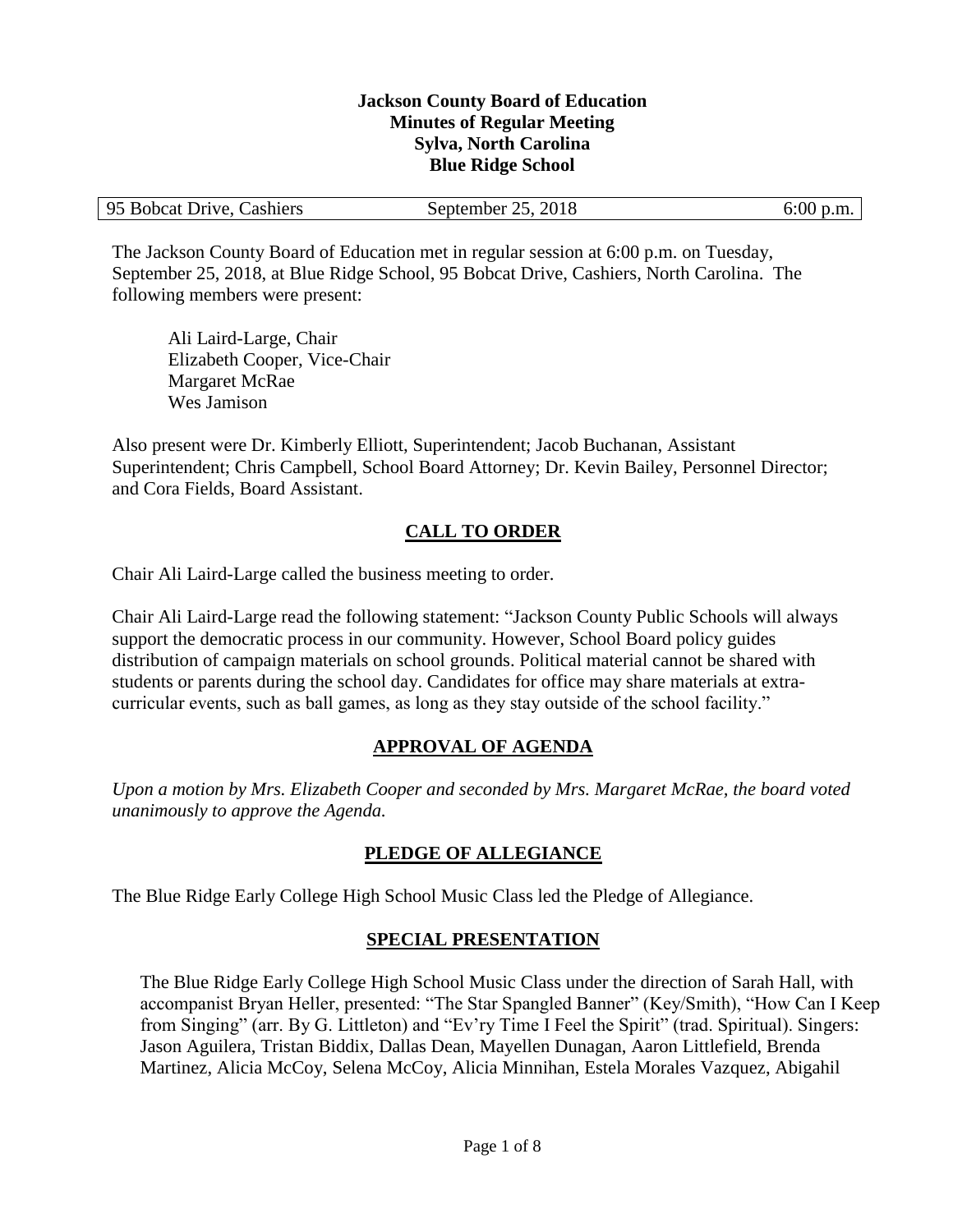Palestino, Monika Palestino, Joshua Paulino-Velasquez, Daniella Perez, Jason Perez, Areli Romero, and Hope Rushing.

# **OPEN SESSION FOR PUBLIC COMMENTS**

None

## **CONSENT ACTION AGENDA**

**Action:** *Upon a motion by Mrs. Elizabeth Cooper and seconded by Mr. Wes Jamison the board unanimously approved the consent action agenda:*

A. Open Session Minutes of Regular Meeting of August 23, 2018.

# **INFORMATION AGENDA**

A. **Agenda Item**: Superintendent's Report **Presenter:** Dr. Kimberly Elliott, Superintendent

Dr. Elliott reported on the following:

- 1. Dr. Elliott thanked Blue Ridge School and Early College for their wonderful hospitality. She congratulated Mr. Brent Speckhardt who was selected as JCPS Principal of the Year for 2018-2019 and will be honored at the Excellence in Leadership Awards event.
- 2. Dr. Elliott was honored to attend the  $13<sup>th</sup>$  annual Songwriter's Event hosted by Blue Ridge Education Foundation on September 15<sup>th</sup>. She stated that JCPS appreciates the McRae and Rivers Rutherford Family for their partnership work with Blue Ridge School and the Blue Ridge Education Foundation.
- 3. On October  $4<sup>th</sup>$  at 9 a.m., the JCPS school district will once again actively engage in the CREW regional professional development day for all staff. The event will be on the campus of Cherokee Central Schools and many of the JCPS staff will be presenting sessions. An invitation is open to all. Dr. Elliott said to contact Angie Dills if you would like assistance registering.
- 4. Also on October  $4<sup>th</sup>$  in the evening, Dr. Elliott will be presenting an Education component at the Jackson County Citizen's Academy. This academy is sponsored by the County Commission and County Manager and is a multi-week seminar course about local government, departments and engagement in Jackson County.
- 5. On October 15<sup>th</sup> JCPS will join in celebration of the Principal of the Year, Steve Jones Servant Leadership Award Staff Recipient, and the Steve Jones Servant Leadership Award Student Recipient. This is the first year to name a Student Servant Leader. The program begins at 6 p.m. at the SMHS Auditorium.
- 6. Dr. Elliott said that a Connect Ed call was sent at approximately 5:30 this afternoon requesting parents/guardians to complete the online Middle School Survey. The survey will be posted in English and Spanish on the JCPSNC.org website and paper copies will be available at the reception desk in each school. She said that she is hopeful for a return rate of approximately 3800. That will be one survey for each student enrolled. She will send another Connect Ed. call in two weeks as a final reminder.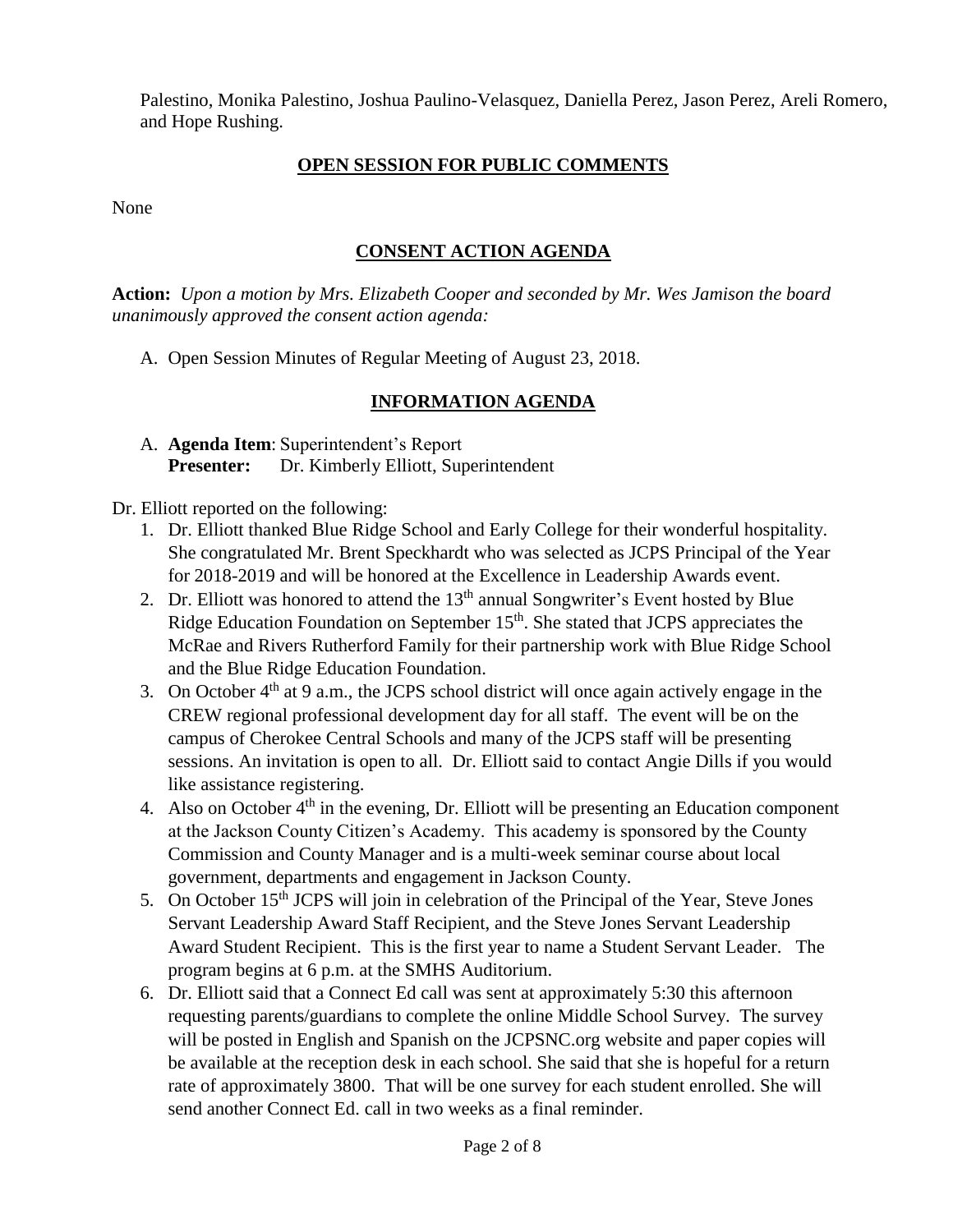- 7. Dr. Elliott presented Blue Ridge School Principal Teri Walawender and Blue Ridge Early College Principal Brent Speckhardt with their AdvancED Certificate of Accreditation from the North Central Association Commission on Accreditation and School Improvement (NCA CASI).
- B. **Agenda Item**: Volunteer Tracker **Presenter:** Dr. Kevin Bailey, Personnel Director

Dr. Bailey informed the board about a new program that JCPS is using to make it easier to volunteer with the school system, called Volunteer Tracker. He explained that the program will save time and money, improve community involvement and increase safety in our schools.

C. **Agenda Item**: Accountability Update **Presenter:** Adam Holt, Testing and Accountability Director

Mr. Holt provided the board with an overview of the 2017-2018 JCPS test data, graduation rate and school performance grades.

D. **Agenda Item**: AIG Local Plan Revision **Presenter:** Laura Dills, Elementary Education Director

Ms. Dills updated the board about revisions to the AIG Local Plan for the upcoming school year. She said that a committee has been formed and will meet four times this school year to revise the existing plan. Ms. Dills said that she will present a draft to the board in April 2019 and will submit the final AIG Plan for board approval in May 2019.

E. **Agenda Item**: Principal of the Year/Steve Jones Servant Leadership Award Information **Presenter:** Dr. Kim Elliott, Superintendent

Dr. Elliott reminded everyone about the upcoming Excellence in Leadership Awards Evening on October 15<sup>th</sup> at Smoky Mountain High School. Jackson County Public Schools will be recognizing Mr. Brent Speckhardt, who has been chosen by his peers as the 2018-2019 Principal of the Year and we will also recognize the recipients of the Steve Jones Servant Leadership (SJSL) award. She said that this year we are adding a student component for the SJSL award.

F. **Agenda Item**: Blue Ridge Health Center Information **Presenter:** Kelly Doppke, Student Support Services Director

Mrs. Doppke provided the board with information about the development of a school-based health clinic. The clinic will be provided by Blue Ridge Health Center, and will be set up at Fairview Elementary School. She said that they are currently looking for an additional space at Smoky Mountain High School. The two locations will service 50% of JCPS students and that locations will be added at other JCPS schools, as the program is expanded.

G. **Agenda Item**: Declared Surplus

**Presenter:** Gwen Edwards, Finance Officer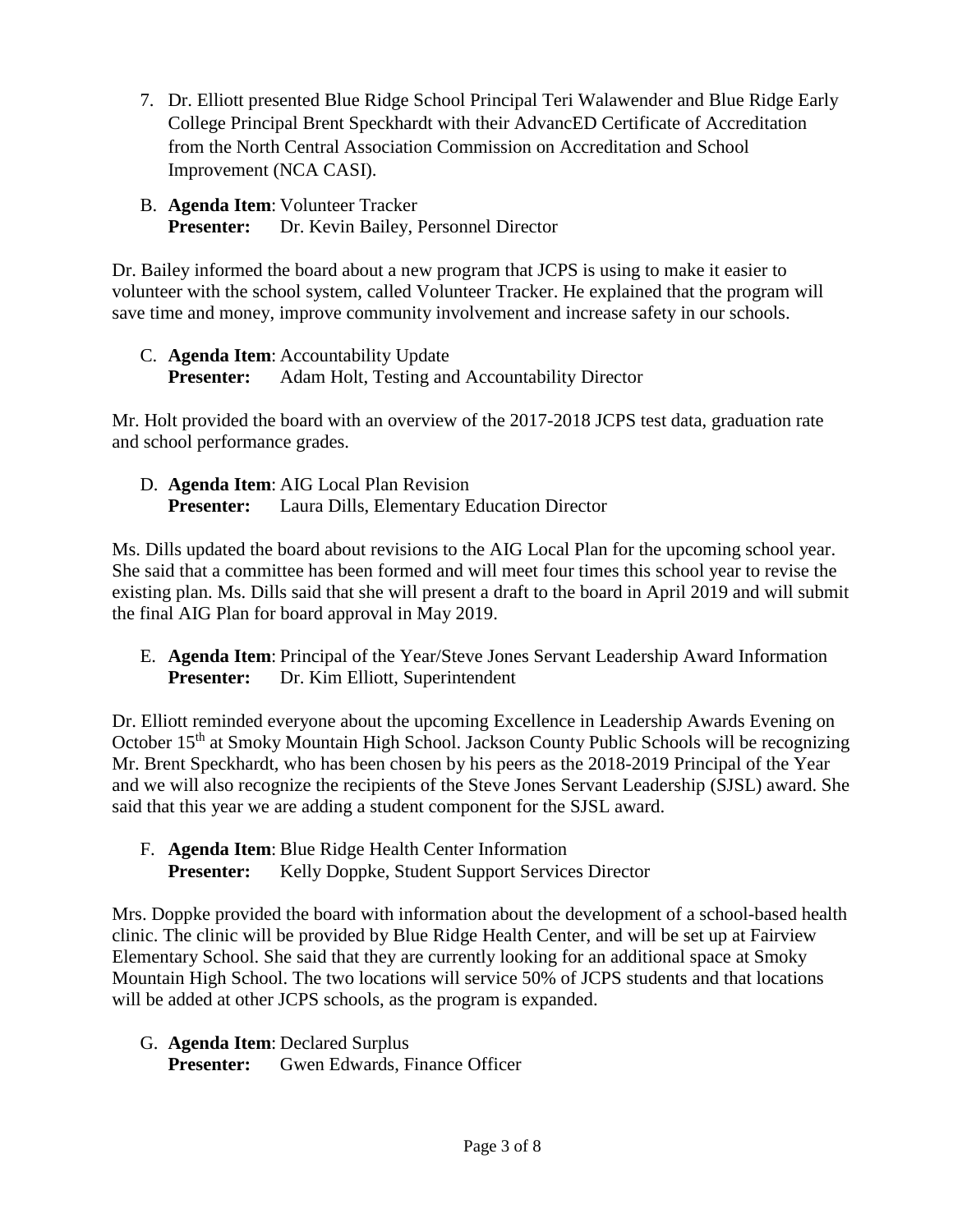Mrs. Edwards presented the following items to be declared as surplus and will be sold on govdeals.com:

- 1. Light Poles Scotts Creek Elementary School
- 2. Air Compressor CTE Program
- H. **Agenda Item**: Unaudited Financial Summary **Presenter:** Gwen Edwards, Finance Officer

Mrs. Edwards presented the Unaudited Financial Summary as of September 25, 2018.

# **ACTION AGENDA**

A. **Agenda Item:**Budget Amendments **Presenter:** Gwen Edwards, Finance Officer

Mrs. Edwards asked for approval of budget amendments and transfers to the State Public School Funds, Local Current Expense Fund, Federal Grants Fund, Capital Outlay Fund, and Other Specific Funds.

**Action**: *Upon a motion by Mrs. Elizabeth Cooper and seconded by Mrs. Margaret McRae the board voted unanimously to approve the amendments and transfers to the State Public School Funds, Local Current Expense Fund, Federal Grants Fund, Capital Outlay Fund, and Other Specific Funds.*

B. **Agenda Item:** School Improvement Plans **Presenter:** Mr. Adam Holt, Testing and Accountability Director

Mr. Holt presented the 2018-2019 District Strategic Plan and School Improvement Plans and asked for board approval.

**Action**: *Upon a motion by Mrs. Elizabeth Cooper and seconded by Mr. Wes Jamison the board voted unanimously to approve the District Strategic Plan and the School Improvement Plans.*

C. **Agenda Item:**Weather Waiver Request for 2019-2020 **Presenter:** Dr. Kimberly Elliott, Superintendent

Dr. Elliott presented the 2019-2020 LEA based calendar waiver request for weather related causes and asked the board for approval.

**Action**: *Upon a motion by Mrs. Elizabeth Cooper and seconded by Mrs. Margaret McRae, the board voted unanimously to approve the 2019-2020 Weather Waiver request.*

D. **Agenda Item:**Board Member CEU Credits **Presenter:** Dr. Kimberly Elliott, Superintendent

Dr. Elliott presented the Jackson County Board of Education CEU's for 2018-2019 and asked the board for approval.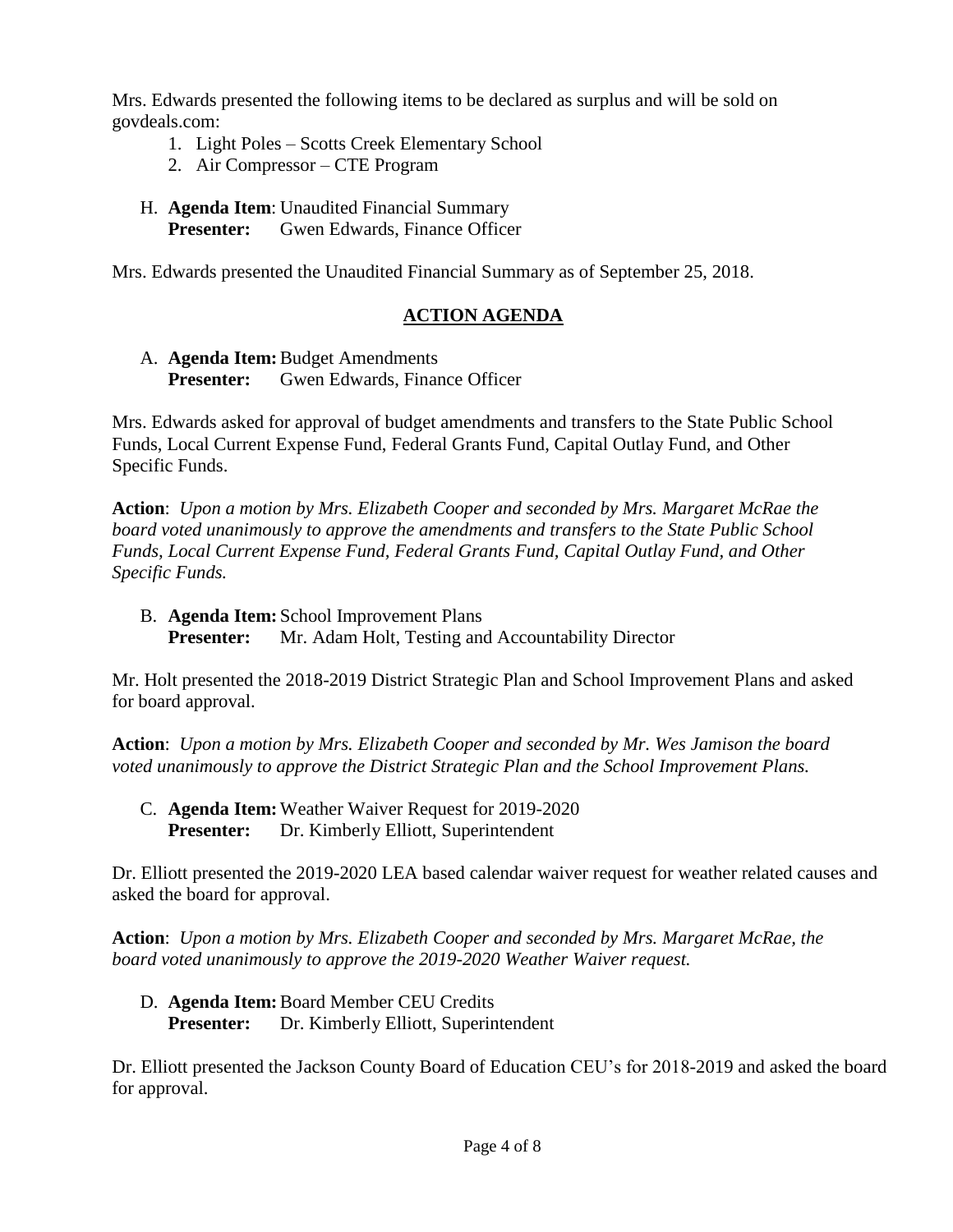**Action**: *Upon a motion by Mrs. Elizabeth Cooper and seconded by Mr. Wes Jamison, the board voted unanimously to approve the 2018-2019 board member CEU's.*

E. **Agenda Item:**Theatrical Weapons Props approval for SMHS Musical **Presenter:** Dr. Kimberly Elliott, Superintendent

Dr. Elliott presented a proposal and Standard Operating Procedure for the SMHS Musical Theater Program for the use of theatrical weapons props and asked the board for approval.

**Action**: *Upon a motion by Mrs. Elizabeth Cooper and seconded by Mrs. Margaret McRae, the board voted unanimously to approve the SMHS Musical Theater Program use of theatrical weapons props.*

F. **Agenda Item:**Cherokee Culture Day Approval **Presenter:** Dr. Kimberly Elliott, Superintendent

Dr. Elliott presented a request from Dr. Tracie Metz, Principal, Smokey Mountain Elementary School asking the board for approval of the 2018-2019 Cherokee Culture Day.

**Action**: *Upon a motion by Mrs. Elizabeth Cooper and seconded by Mr. Wes Jamison, the board voted unanimously to approve the 2018-2019 Cherokee Culture Day.*

G. **Agenda Item:** Policy Updates **Presenter:** Dr. Kimberly Elliott, Superintendent

Policy Updates:

- 1. Testing and Assessment Program (3410)
- 2. Graduation Requirements (3460)

Dr. Elliott presented the proposed changes to above listed policy updates and asked for board approval.

**Action**: *Upon a motion by Mrs. Elizabeth Cooper and seconded by Mrs. Margaret McRae, the board voted unanimously to approve the policy updates as listed above.*

H. **Agenda Item**: Field Trips

**Presenter:** Dr. Kimberly Elliott, Superintendent

- 1. Scotts Creek Elementary School Grade 8, Outer Banks, NC, April 30, 2019 to May 3, 2019, TT 4965.
- 2. Scotts Creek Elementary School Grade 7, YMCA Camp Greenville, Cedar Mountain, NC, April 18, 2019, TT 4967.
- 3. Smoky Mountain High School Grades 9-12, New York, NY, April 3, 2019 to April 7, 2019, TT 4968.
- 4. Smoky Mountain High School Band Grades 9-12, Bristol, TN, Oct. 6, 2018, TT 4939.
- 5. Fairview Elementary School Grade 3, Planetarium at Young Harris College, Oct. 3, 2018, TT 4929.
- 6. Fairview Elementary School Grade 5, Knoxville Zoo, Oct. 26, 2018, TT 5053.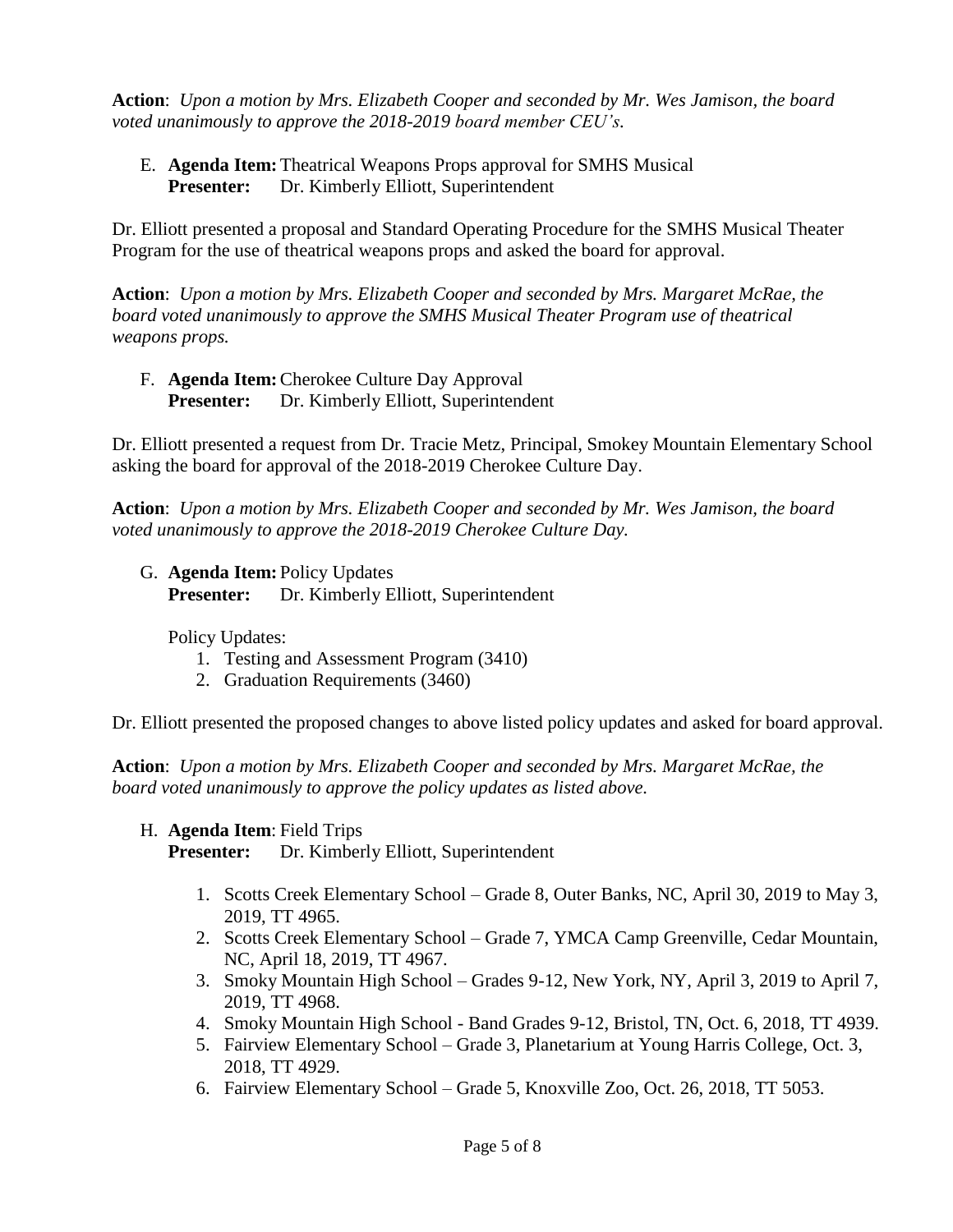7. Smoky Mountain High School – Women's Volleyball Teams, Carowinds, Charlotte, NC, Sept. 29 to 30, 2018, TT 5051.

Dr. Elliott reviewed the above listed field trip requests and asked for board approval.

**Action**: *Upon a motion by Mrs. Elizabeth Cooper and seconded by Mr. Wes Jamison, the board voted unanimously to approve the above listed field trips.*

#### **CLOSED SESSION**

*The board unanimously approved a motion by Mrs. Elizabeth Cooper and seconded by Mr. Wes Jamison to enter into closed session pursuant to G.S. 143.318.11 for the following purposes: under subsection; (a) (1) to prevent the disclosure of privileged or confidential personnel information pursuant to G.S. 115C-319-32 and (a) (3) to discuss matters protected by attorneyclient privilege.* 

*Upon a motion by Mrs. Elizabeth Cooper and seconded by Mr. Wes Jamison, the board voted unanimously to return to open session.*

#### **OPEN SESSION**

**Action:** *Upon a motion by Mrs. Elizabeth Cooper and seconded by Mrs. Margaret McRae, the board unanimously approved the consent action agenda:*

1. Closed Session Minutes of Meeting on August 23, 2018

### **PERSONNEL ACTION AGENDA**

**Action:** *Upon a motion made by Mrs. Elizabeth Cooper and seconded by Mrs. Margaret McRae, the board voted unanimously to approve the personnel agenda as recommended by Dr. Elliott. The board unanimously approved the following recommendations:*

#### **Employee Recommendations:**

- 1. Ayers, Phillip Activity/Field Trip Bus Driver, School of Alternatives
- 2. Boone, Jerrod Activity Bus Driver, Smoky Mountain High School
- 3. Cassey, Thomas Bus Driver and Custodian, Smoky Mountain High School
- 4. Cauley, Jeremy Driver Education Instructor, District-wide
- 5. Holden, Tracie Homebound Teacher, Blue Ridge School and Early College
- 6. Ford, Madison Afterschool Assistant, Cullowhee Valley Elementary School
- 7. Gaddis, Leigh Mashon Bus Monitor, School of Alternatives
- 8. Hammer, Kelly Activity Bus Driver, Smoky Mountain High School
- 9. Hill, Janice School Nurse, Scotts Creek Elementary School
- 10. Kennedy, Odette EC Teacher Assistant, Cullowhee Valley Elementary School
- 11. Kite, Mikayla Afterschool Assistant, Scotts Creek Elementary School
- 12. Lanspery, Jamie Substitute Bus Monitor, Smokey Mountain Elementary School
- 13. Levstek, Daniel James Afterschool Assistant, Fairview Elementary School
- 14. Mehaffey, Lindsey Afterschool Assistant, Scotts Creek Elementary School
- 15. Passmore, Kevin Part Time Custodian, Smoky Mountain High School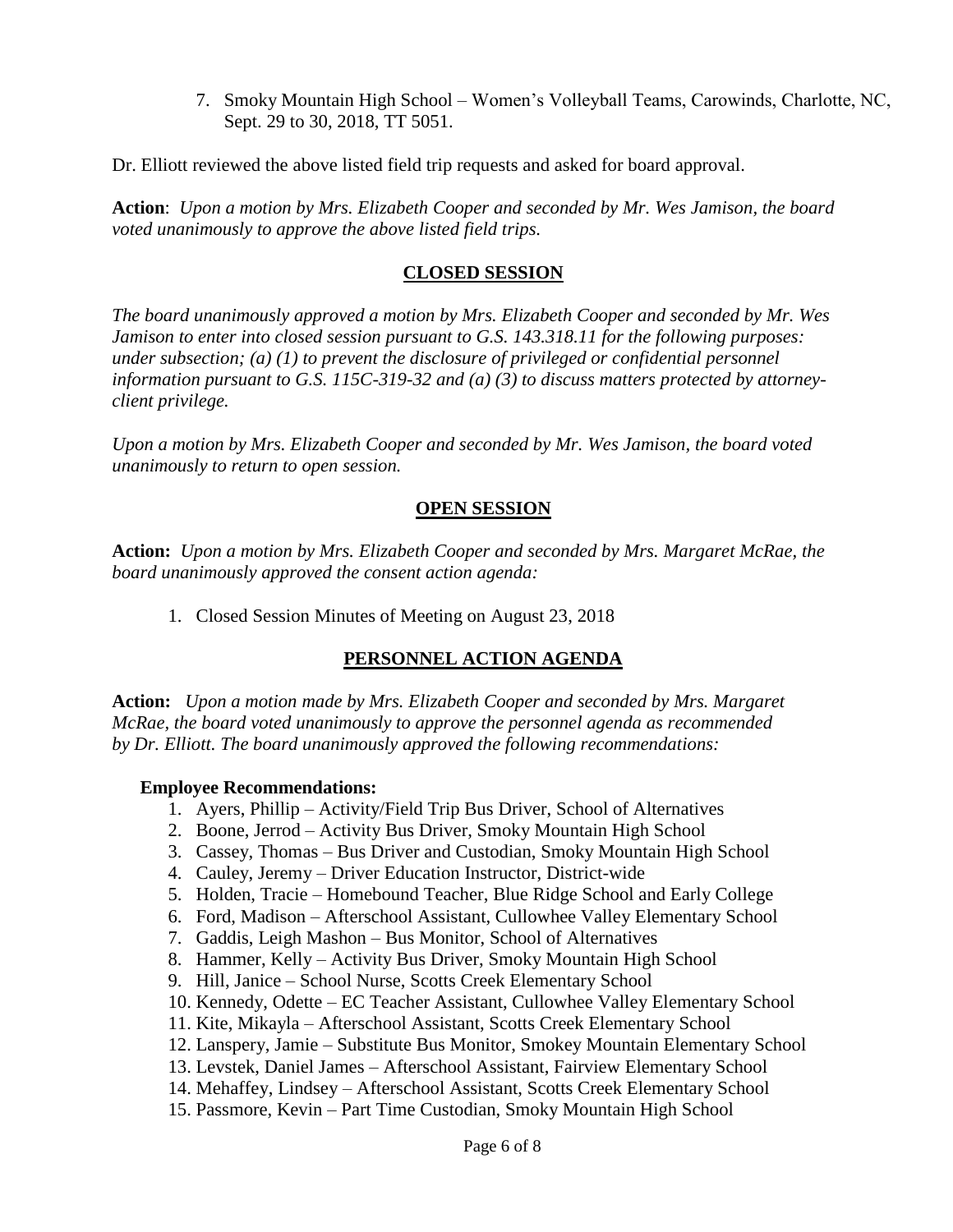- 16. Ploch, Phillip Technology Technician, Central Office
- 17. Rogers, Sheryl District Instructional Coach, Smokey Mountain Elementary School/District-wide
- 18. Shook, Bridgett Custodian and Bus Driver, Blue Ridge Early College
- 19. Tabor, LesLeigh Afterschool Assistant, Fairview Elementary School
- 20. Vickery, Ally Marching Band Assistant, Smoky Mountain High School
- 21. Wilkerson, Matt Percussion Instructor, Smoky Mountain High School
- 22. Wittekind, Rachel Part Time School Nurse, Blue Ridge School and Early College
- 23. Worsham, Michelle Color guard Instructor, Smoky Mountain High School

### **Employee Resignations:**

- 1. Ensley, Dr. Rebecca Principal, Jackson County Early College
- 2. Lovedahl, Rebekah Afterschool Director, Fairview Elementary School
- 3. Porter, Jacob Custodian, Smoky Mountain High School
- 4. Tuttle, Aaron EC Teacher Assistant, Smoky Mountain High School

### **Employee Retirements:**

- 1. Kirkpatrick, Rebecca Office Support, Smoky Mountain High School
- 2. Pressley, David Teacher, Smoky Mountain High School

### **Staff, Non-Staff, and Returning Coach Recommendations:**

- 1. Brown, Megan Athletic Director, Cullowhee Valley Elementary School Returning **Staff**
- 2. Brown, Megan Head Coach Volleyball, Cullowhee Valley Elementary School Returning Staff
- 3. Burton, Heather Assistant Coach Girls Basketball, Cullowhee Valley Elementary School – Returning Non-Staff
- 4. Cody, Jeremy Head Coach Boys Basketball, Fairview Elementary School Returning Non-Staff
- 5. Davis, Cory Head Coach Boys Basketball, Cullowhee Valley Elementary School Returning Non-Staff
- 6. Davis, Renay Head Coach Girls Basketball, Cullowhee Valley Elementary School Returning Staff
- 7. Elkins, Brittany Assistant Coach Varsity Boys Soccer, Blue Ridge Early College New Staff
- 8. Evans, Gabriella Head Coach Volleyball, Scotts Creek Elementary School Returning Staff
- 9. Gallardo, Chyan Head Coach Girls Basketball, Fairview Elementary School Returning Non-Staff
- 10. Gibson, Demetrius Assistant Coach Baseball, Cullowhee Valley Elementary School – New Staff
- 11. Longanecker, Crystal Assistant Coach Volleyball, Scotts Creek Elementary School – Returning Staff
- 12. Matthews, Sarah Assistant Coach Volleyball, Cullowhee Valley Elementary School – New Non-Staff
- 13. Overman, Rebecca Assistant Coach Soccer, Cullowhee Valley Elementary School New Non-Staff